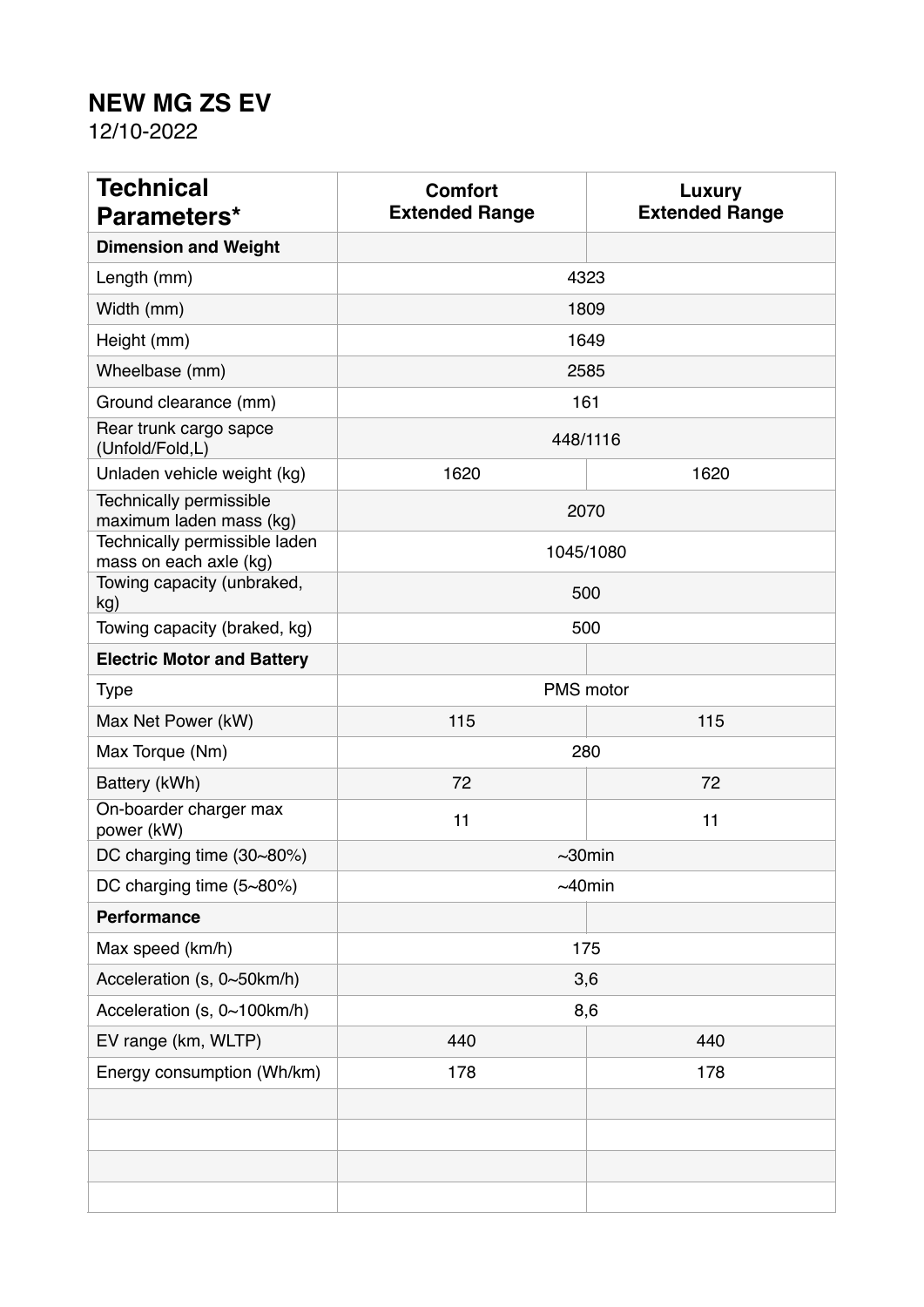| <b>Feature</b>                                       | <b>Comfort</b><br><b>Extended Range</b> | <b>Luxury</b><br><b>Extended Range</b> |
|------------------------------------------------------|-----------------------------------------|----------------------------------------|
| <b>Safety</b>                                        |                                         |                                        |
| Alarm                                                |                                         |                                        |
| Immobilizer                                          |                                         |                                        |
| E-call system                                        |                                         |                                        |
| <b>ESP</b>                                           |                                         |                                        |
| <b>EBA</b>                                           |                                         |                                        |
| Hill launch assistance                               |                                         |                                        |
| <b>ESS</b>                                           |                                         |                                        |
| <b>HDC</b>                                           |                                         |                                        |
| Auto hold                                            |                                         |                                        |
| <b>EPB</b>                                           |                                         |                                        |
| Rear door child lock                                 |                                         |                                        |
| Rear seat ISOFIX with upper<br>tether & lower anchor |                                         |                                        |
| Rain sensor                                          |                                         |                                        |
| <b>Direct TPMS</b>                                   |                                         |                                        |
| Airbag                                               |                                         |                                        |
| Front airbags for driver and<br>co-driver            |                                         |                                        |
| Side airbags for driver and co-<br>driver            |                                         |                                        |
| Side curtain airbags for driver<br>and co-driver     |                                         |                                        |
| Co-driver side airbag switch                         |                                         |                                        |
| <b>Assistance System</b>                             |                                         |                                        |
| Adaptive Cruise Control (ACC)                        |                                         |                                        |
| Intelligent High Beam Control<br>(IHC)               |                                         |                                        |
| Speed Assistance System (SAS)                        |                                         |                                        |
| Front Collision Warning (FCW)                        |                                         |                                        |
| <b>Automatic Emergency Braking</b><br>(AEB)          |                                         |                                        |
| Lane Departure Warning (LDW)                         |                                         |                                        |
| Traffic Jam Assistance (TJA)                         |                                         |                                        |
| Traffic Sign Recognition (TSR)                       |                                         |                                        |
| Lane Keep Assistance (LKA)                           |                                         |                                        |
| Lane Change Warning (LCW)                            |                                         |                                        |
| Emergency Lane Keeping (ELK)*                        |                                         |                                        |
| <b>Blind Spot Monitoring (BSM)</b>                   |                                         |                                        |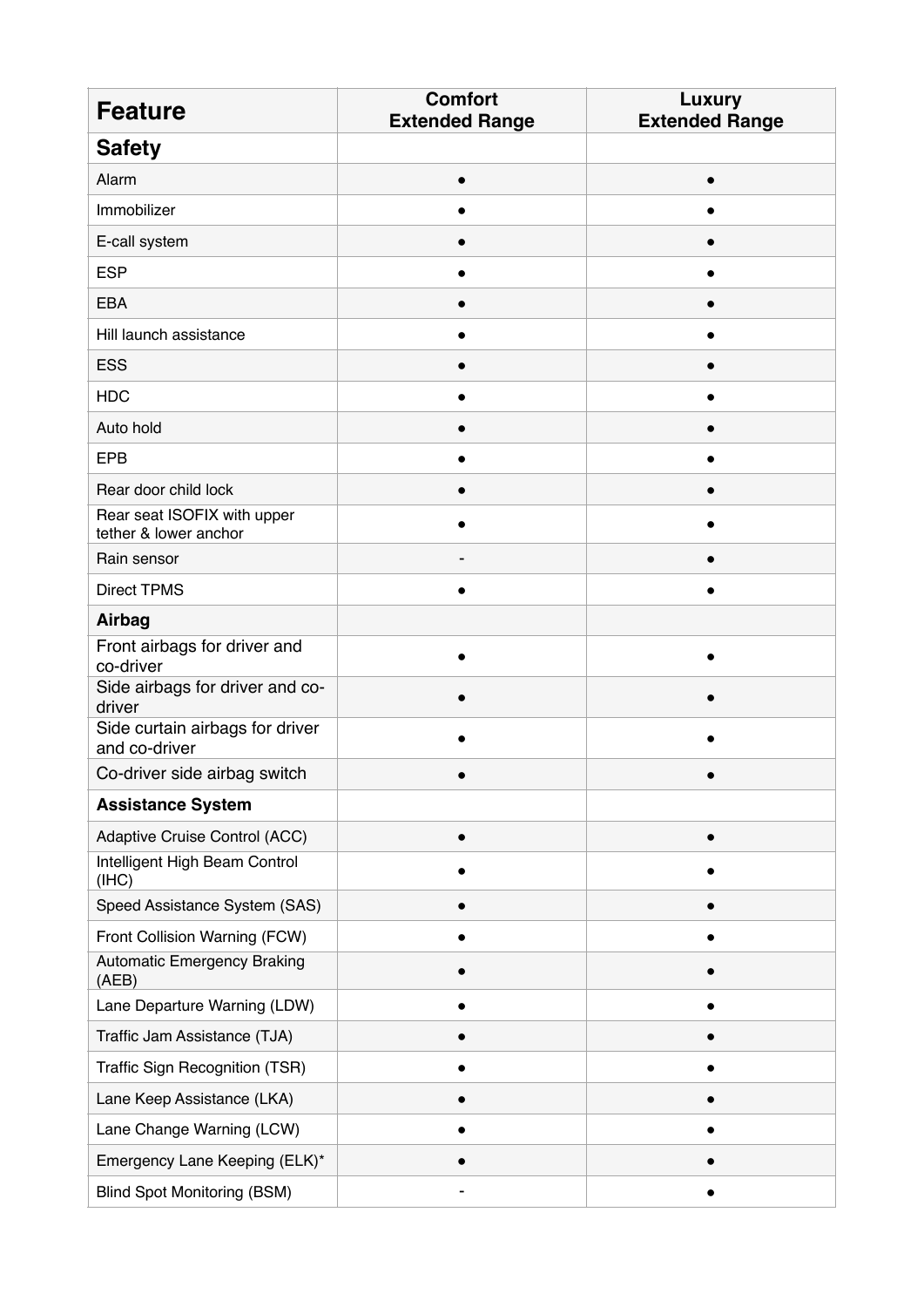| Rear Traffic Alear (RTA)                                |           |  |
|---------------------------------------------------------|-----------|--|
|                                                         |           |  |
| <b>Lights</b>                                           |           |  |
| LED day running light                                   |           |  |
| <b>LED</b> headlight                                    |           |  |
| <b>LED taillight</b>                                    |           |  |
| Rear fog lamps                                          |           |  |
| Twilight sensor                                         |           |  |
| High-mounted braking light                              |           |  |
| <b>Park Assistance</b>                                  |           |  |
| Rear parking sensor                                     |           |  |
| Rear camera                                             |           |  |
| 360 camera                                              |           |  |
| <b>Safety Belt</b>                                      |           |  |
| Front 3 point + pretensioner<br>and load limiter        | $\bullet$ |  |
| Rear 2 sides 3 point +<br>pretensioner and load limiter |           |  |
| Front and rear safety belt                              |           |  |
| reminder                                                |           |  |
| <b>Exterior</b>                                         |           |  |
| Roof rail                                               |           |  |
|                                                         |           |  |
| Spoiler                                                 |           |  |
| Boneless front wiper                                    |           |  |
| Rear wiper                                              |           |  |
| <b>Tinted windows</b>                                   | $\bullet$ |  |
| <b>Outside Mirrors</b>                                  |           |  |
| Heating                                                 |           |  |
| With turning indicator                                  |           |  |
| Electrical adjustment                                   | $\bullet$ |  |
| Auto fold                                               |           |  |
| Body color                                              | $\bullet$ |  |
| <b>Door Handles</b>                                     |           |  |
| Body color                                              |           |  |
| Partial chromed                                         |           |  |
|                                                         |           |  |
|                                                         |           |  |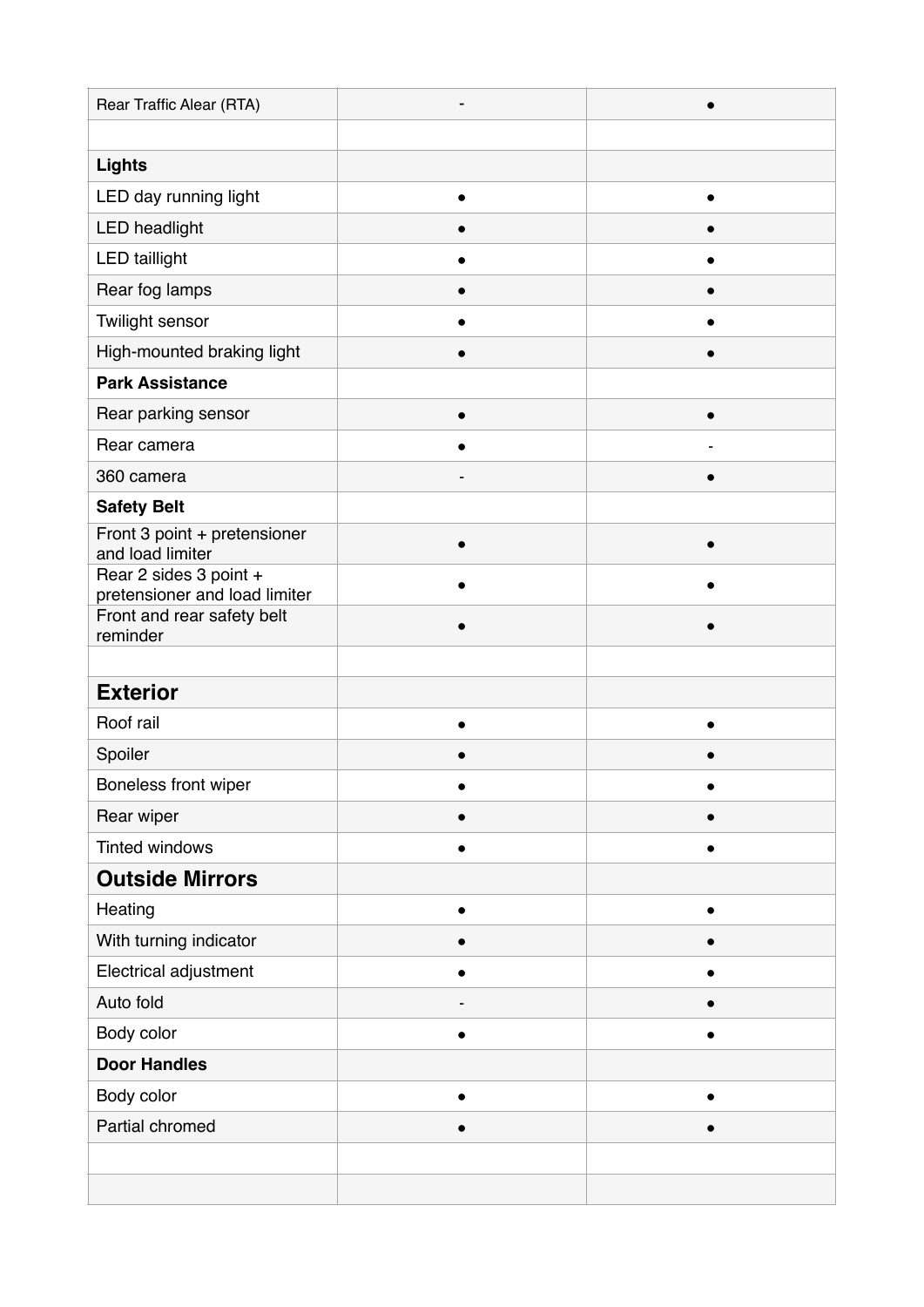| <b>Interior and Comfort</b>                    |                         |           |
|------------------------------------------------|-------------------------|-----------|
| 12V socket                                     | $\bullet$               |           |
| Trunk cover                                    |                         |           |
| Trunk lamp                                     |                         |           |
| Speed limiter                                  |                         |           |
| Knob gear shifter                              |                         |           |
| Chromed door handles                           |                         |           |
| Sunvisor with mirror                           |                         |           |
| Headlights home function                       |                         |           |
| Manual anti-dazzling interior<br>mirror        |                         |           |
| Sunroof with anti-pinch                        | $\blacksquare$          | ●         |
| Panoramic sunroof                              |                         |           |
| V2L (Vechile to load)<br>discharging           |                         |           |
| <b>Climate</b>                                 |                         |           |
| Climate control aircondition                   | ●                       |           |
| Rear vents                                     |                         |           |
| Aircondition with PM2.5/pollen<br>purification |                         |           |
| <b>Window Lift</b>                             |                         |           |
| <b>Electrical lift</b>                         |                         |           |
| Driver side auto up&down                       |                         |           |
| Driver side anti-pitch                         |                         |           |
| <b>Steering Wheel</b>                          |                         |           |
| Leather                                        | $\bullet$               |           |
| Multifunction                                  |                         |           |
| 2 way adjust                                   |                         |           |
| <b>EV Driving Modes</b>                        |                         |           |
| Driving mode selection                         | $\bullet$               | $\bullet$ |
| Kinetic energy regeneration<br>system (KERS)   |                         |           |
| Infotainment                                   |                         |           |
| Virtual cluster                                |                         |           |
| Touch screen                                   |                         |           |
| DAB+                                           | $\bullet$               | $\bullet$ |
| Speakers                                       | $\overline{\mathbf{4}}$ | 6         |
| 3D Sound Effect                                |                         |           |
| 2 microphones                                  | $\bullet$               | $\bullet$ |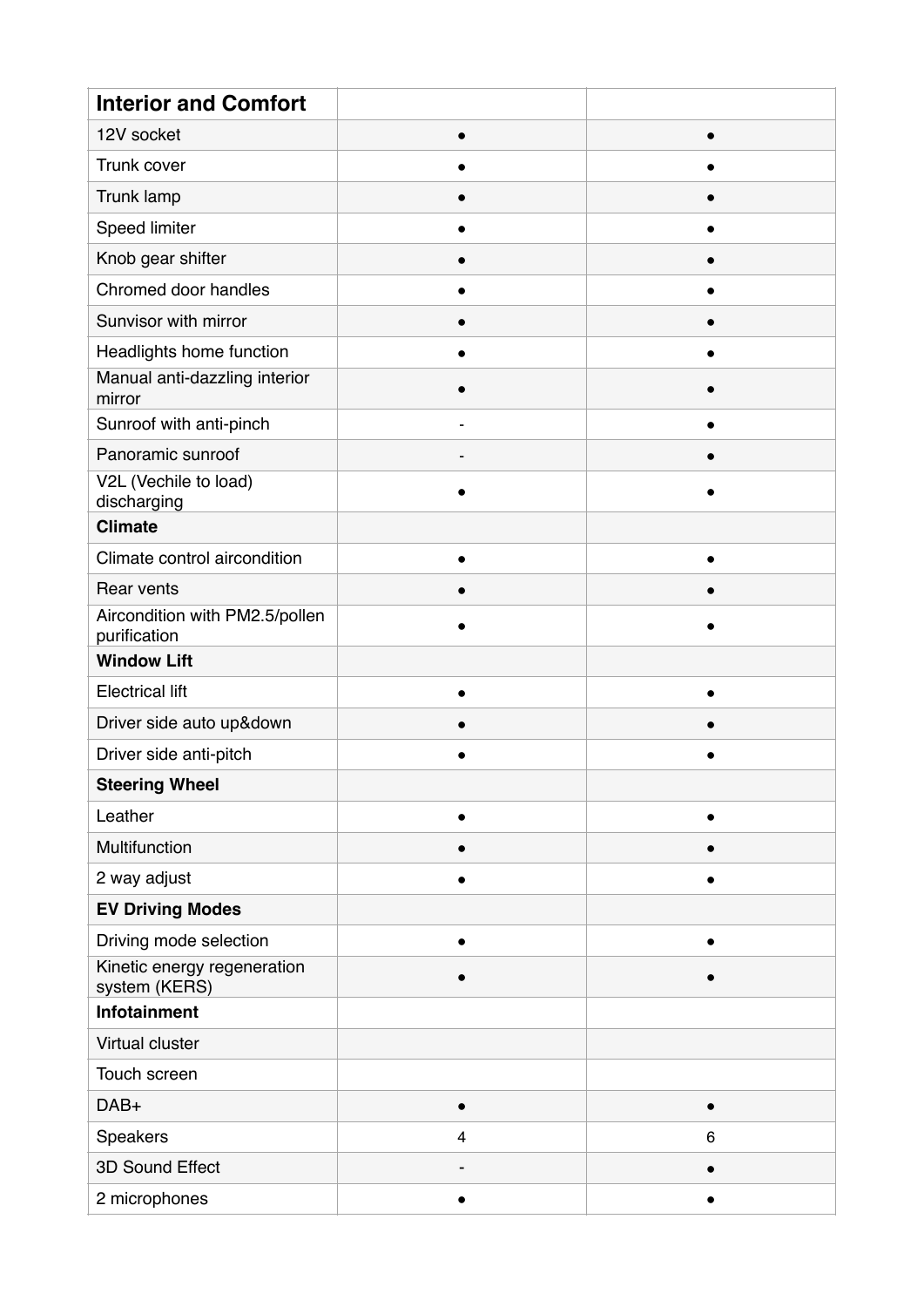| 5 USB portals (including 2<br>type C portals)         |  |
|-------------------------------------------------------|--|
| Wireless phone charging                               |  |
| Bluetooth                                             |  |
| MG iSMART Lite Connectivity<br>System                 |  |
| Remote control                                        |  |
| Navigation                                            |  |
| Scheduled charing                                     |  |
| Carplay/Android Auto                                  |  |
| MG iSMART Connectivity System                         |  |
| Remote control                                        |  |
| Voice control                                         |  |
| Weather forecast                                      |  |
| Real-time traffic navigation with<br>range prediction |  |
| Trip and agenda synchronization                       |  |
| Amazon Prime streaming music                          |  |
| Firmware over-the-air (OTA)<br>upgrade                |  |
| <b>Central Lock</b>                                   |  |
| Remote lock                                           |  |
| Keyless entry                                         |  |
| One-button start                                      |  |
| <b>Seats</b>                                          |  |
| Driver seat 6 ways adjustable                         |  |
| Co-driver seat 4 ways<br>adjustable                   |  |
| Driver seat electrical<br>adjustable                  |  |
| Co-driver manual adjustable                           |  |
| Map pocket behind the front<br>seats                  |  |
| Fabric seats                                          |  |
| PU+PVC seats                                          |  |
| Front seats heating                                   |  |
| Rear seats with central<br>armrest                    |  |
| 40:60 foldable rear seats                             |  |
| <b>Rim and Tyre</b>                                   |  |
| 215/55 R17                                            |  |
| 17" alloy rim with aero cover                         |  |